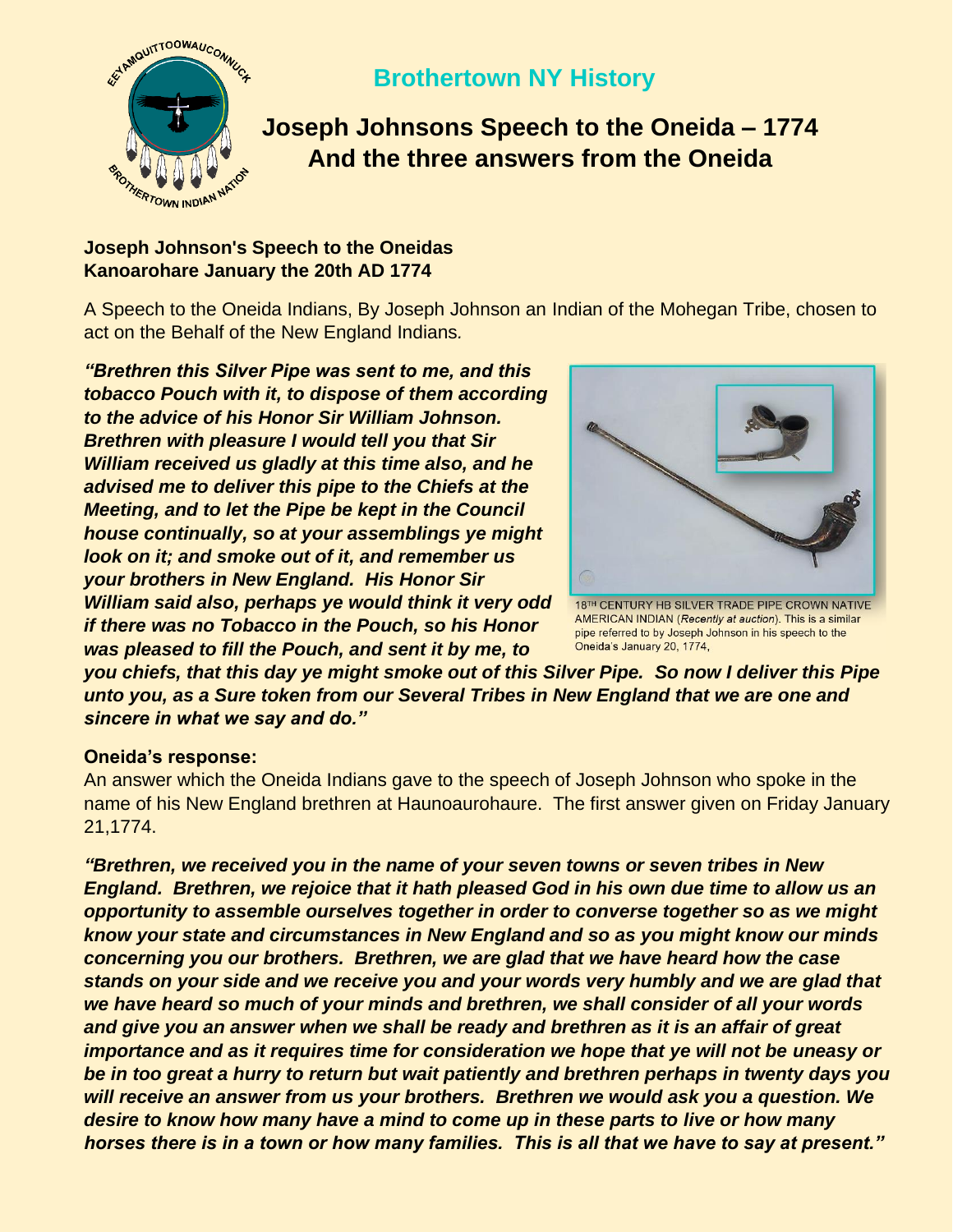The Second answer given on Saturday towards evening January 22, 1774



Johnson Hall, Johnstown, NY was used by various Native American tribes of the six nations attending diplomatic councils. Original home of Sir William Johnson, British Superintendent of Indian Affairs.

 *"Well brethren, harken unto us this day we have assembled ourselves together again to consult together a little about the affairs of this world. But tomorrow is the Lord's Day which he hath made and set apart for his own service. Brethren, we rejoice in the goodness of God who hath preserved us all our life-time and hath brought us to see the light of this day in peace. And we rejoice that God is allowing us this opportunity of assembling ourselves together this once more and we are glad that we have suffered to see the faces of each other in comfort and as we are* 

*short sighted creatures we are sensible that we stand in need of God's help. We desire that God would direct us and lead us in such conclusion as will be most pleasing to Him concerning this affair which has been laid before us for our consideration and now.*

*And now brethren, we the Chiefs and Lords of this place also warriors and all in this assembly are about to give you an answer concerning the affair which you laid before the Council yesterday. Brethren, we understand all that you said yesterday. But we are somewhat forgetfull, our memories can't retain for a long time what we hear and although we cant remember every word, yet very likely the principle or the substance of your speech is rooted in our understanding and considering parts (next word is mostly missing; edge of paper removed) that is rooted and fixed in our hearts. We well remember what you said concerning the English and we are sorry to hear the low circumstances into which ye are involved in owing to the ignorance of your forefathers. We are glad to hear of your proceedings hitherto. We remember that you said you acquainted Sir William Johnson of the state and circumstances that you were in. Also we remember that you said that Sir William was pleased with the design and advised you in the affair and gave you encouragement. Brethren, Sir William also acquainted us of your desires or intentions of removing to this part of the country. (small word; uncertain of what it says).. as soon as we was informed of your circumstances we took the message that Sir William Johnson sent to us on your behalf under our considerations and brethren we were all glad our great men, Lords, Warriors, and young men, yea even women and children rejoice to hear that ye were disposed to come and settle these parts. Brethren, perhaps it was the Lord that stirred your minds this way. May be it is His will and pleasure that ye should come up here and live side of us, your brethren. Brethren, we that are in this Council profess to be good and religious men so ye may put confidence in us or believe what we say unto you. Be of good courage brethren, the Lord of this place would have you to be of firm minds; be not discouraged for all the inhabitants of this place are very glad that ye are come to this town and we all rejoice to hear from you at this time that your brethren in New England are still disposed to come up in these parts to live and now brethren, we receive you into our body as it were. Now we may say we have one head, one heart, and one blood. Now brethren our lives are mixed together and let us have one Ruler even God our Maker who dwells in Heaven above who is the father of us all. Brethren, we are sensible that the devil is never idle but is ever busy. And if the evil spirit stirs up any nation whatsoever or person against you and causes your blood to be spilt we shall take it as if it was done unto us; or as if they spilt the blood from our own bodies. And we shall be ever ready to defend you and help you or even be ready to protect you according to our abilities. And now brethren as we*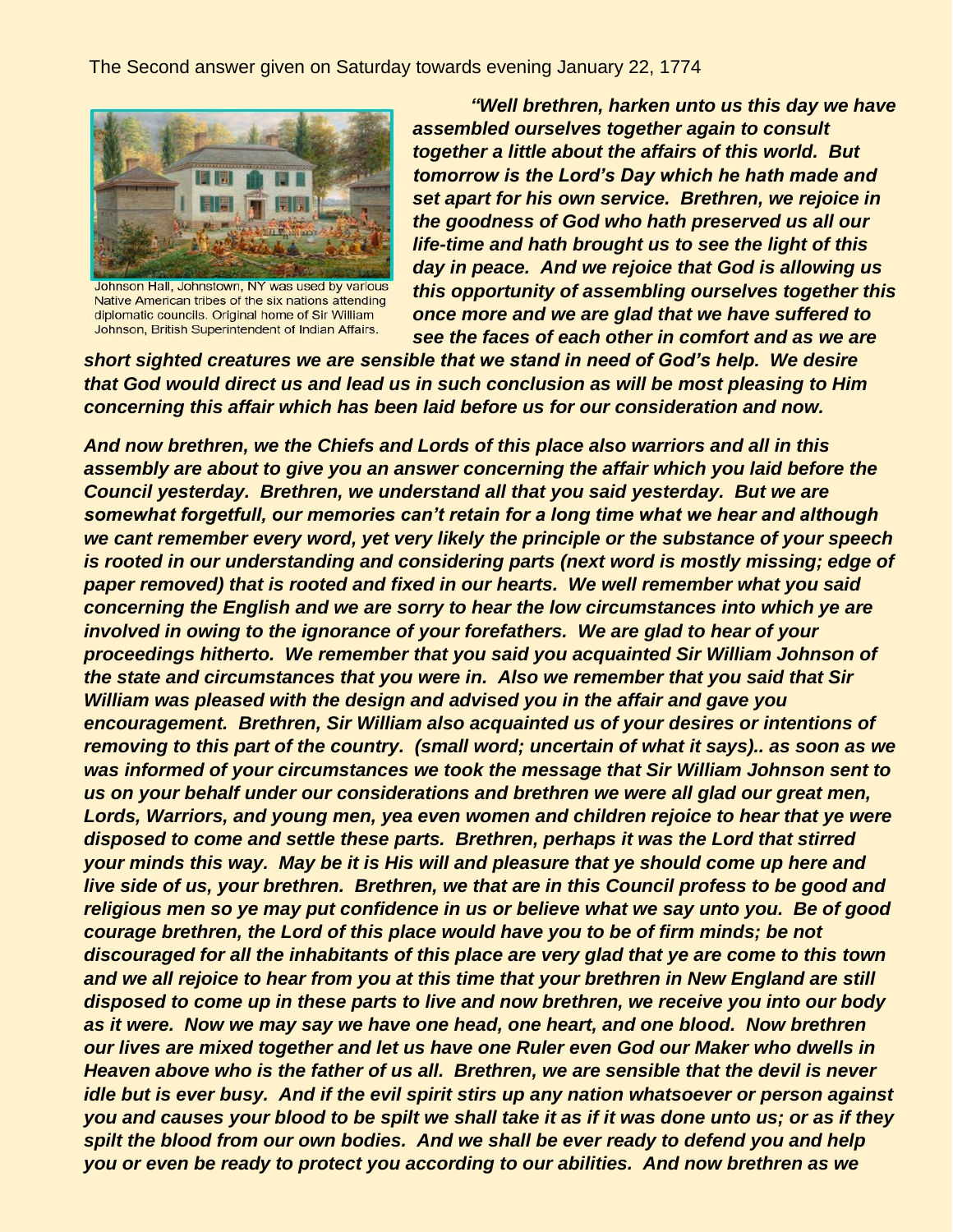*expect that ye will come and live side of us in short time, we would tell you as brothers our principle, or custom in these parts. Brethren, two things, we six united nations do follow. The first and chief is religion or to follow the directions given to us in God's Word. The second is to concur with the unchristianized nations so far as will promote peace and tranquility in our land. Brethren, this we ought to do, that religion might grow and flourish in these parts. And brethren we shall expect that ye will assist us in advising us concerning the affairs that may be brought under our consideration when ye shall live side of us* 



The route from their Connecticut ancestral lands to the Oneida nation in upstate New York. In 1774, Joseph Johnson (Mohegan) was chosen to represent the New England Indians seeking to migrate west.

*your brothers. And brethren it is hoped that we both shall be disposed ever to help one another in case of necessity, as long as we shall live together. As for us brethren, we have already resolved to endeavor to do all things as becometh brothers and as much as in us lies with justice and equity so long as we shall sit together. And now brethren, here is your elder brothers the Tuckaroras, we say your elder brothers because they came here before you and because they came from a greater distance. These your older brothers will live next to your or side of you and they are an understanding people. Yea we are ready to say that they are become wiser than us Onoidas in considering of affairs of great importance. Brethren, you see that these Tuskaroras are now white headed by reason of age and with these our brothers we have sat together in peace from our infancy. Well brethren, we hope that it will be so with us when we come to set down together. We hope that we shall live together in peace until we see each other white headed. Brethren your ears must not be open to hear flying stories and you must not let prejudice arise in your hearts too quick. The is the way or custom likewise of us six united nations not to regard any evil minded person or persons who are contrary to peace. Brethren, we look upon you as upon a sixth (?) brother. We will tell you of all your elder brothers the Onoidas, Kiyougas, Nanticuks, Tuskaroras, Todelehonas\* these five are your elder brothers. But as for the Mohawks, Onondaugas, and the Senecas they are our fathers and they are your fathers. Brethren, in the spring we shall expect you here again then we will show you a place to settle on. Brethren, here is your silver pipe and it shall be done with according to orders. This much we have to say at present. Accept our words tho it is but little that we have said. Brethren, we say this once more that we are all very glad to see you in our town and now brethren, we the Chiefs and …of the place also Warriors and young men give our kind respect and sincere love to our brethren in New England that live in those seven towns that are disposed to come this way. We say we give our love to the old men, your Councilers and teachers (?) and to all the young men, also we give our love to all the women old and young and to all children. Brethren, very likely several of our Chiefs will accompany you as far as to Sir William Johnson's, and there brothers we will confirm all our words and rectify our mistakes if we have made any. There alone is the place to have all things done will, done strong, done sure (?). So brethren, this is the end of our answer."*